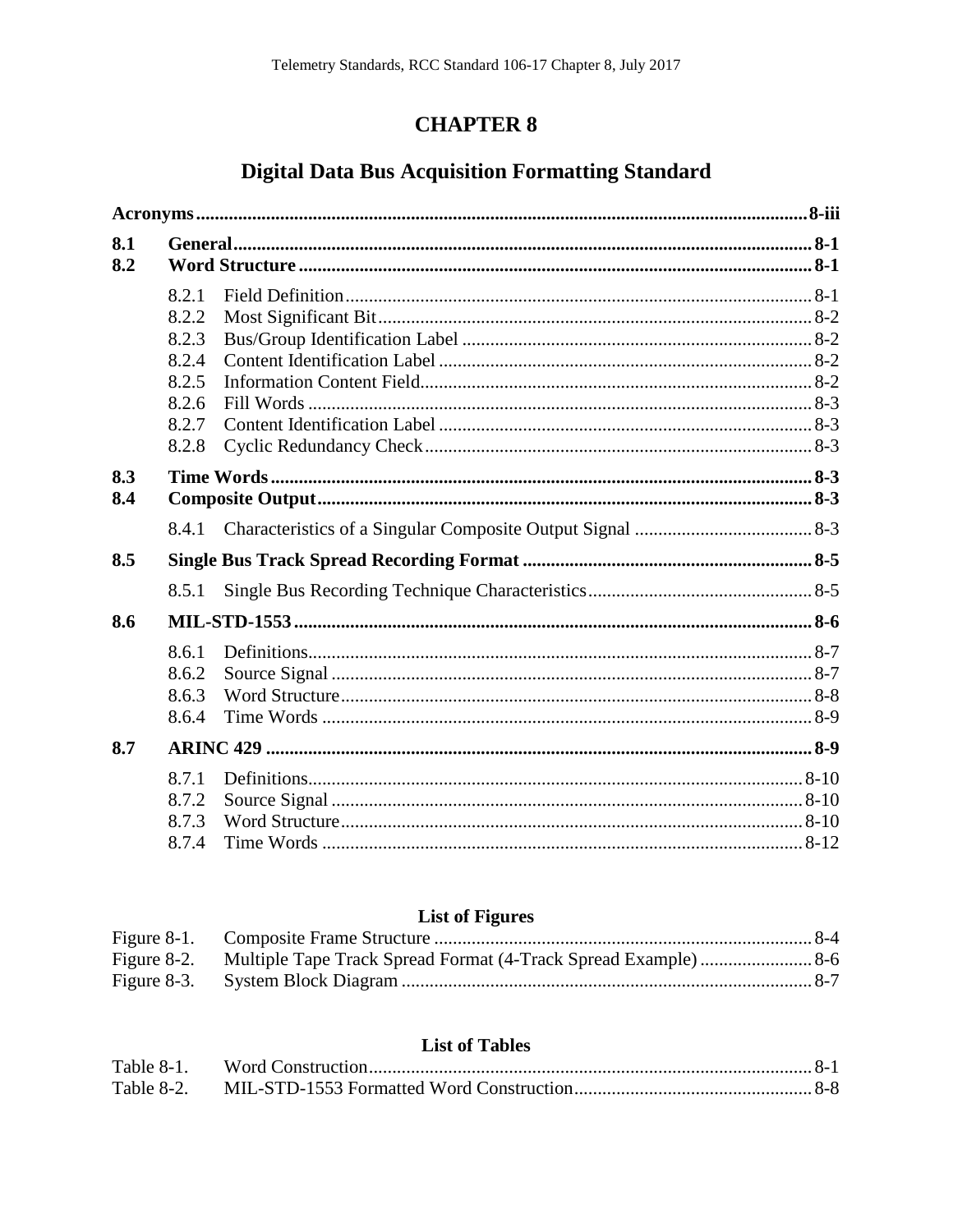| Table 8-3. |  |
|------------|--|
|            |  |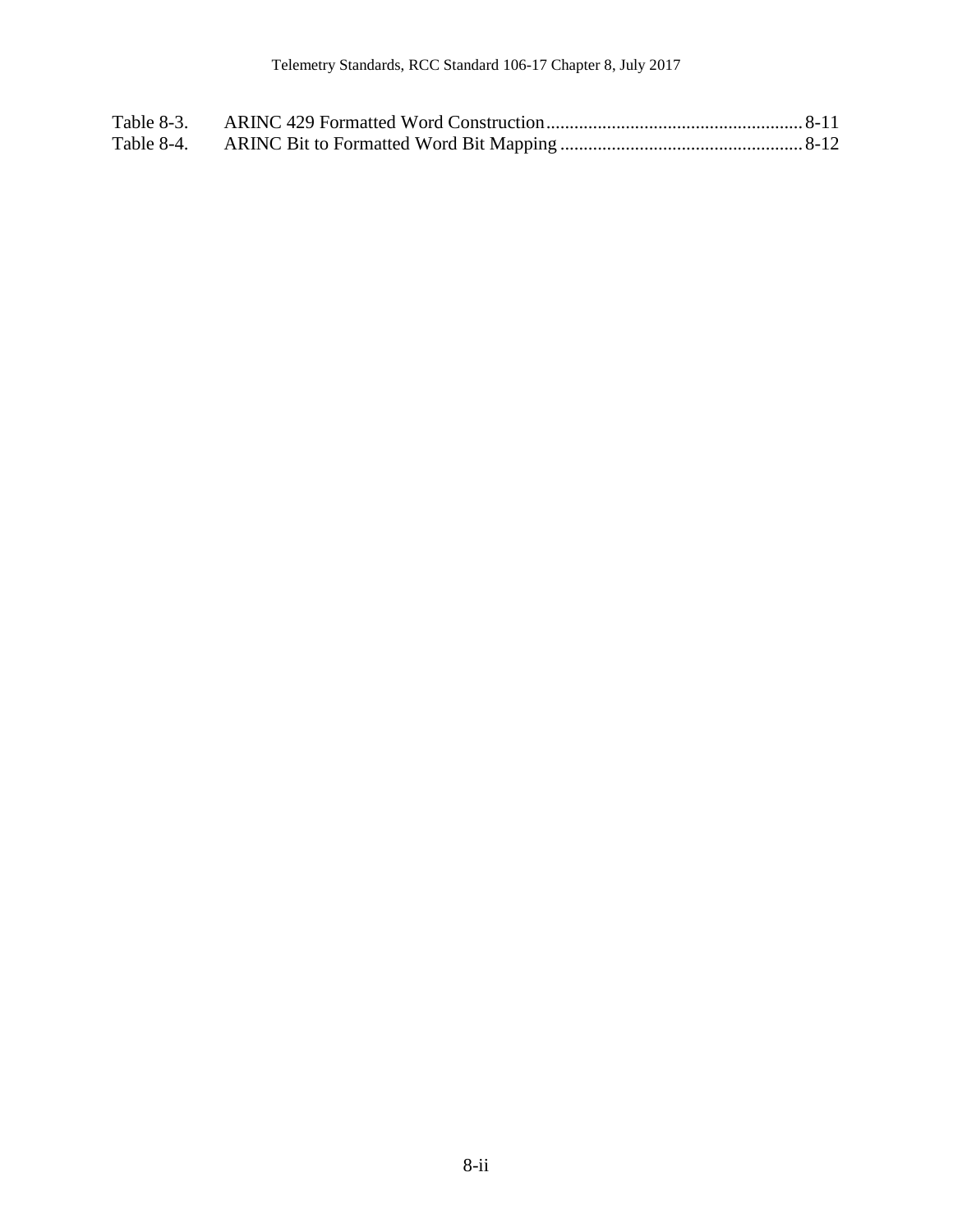# **Acronyms**

<span id="page-2-0"></span>

| randomized non-return-to-zero-level |
|-------------------------------------|
|                                     |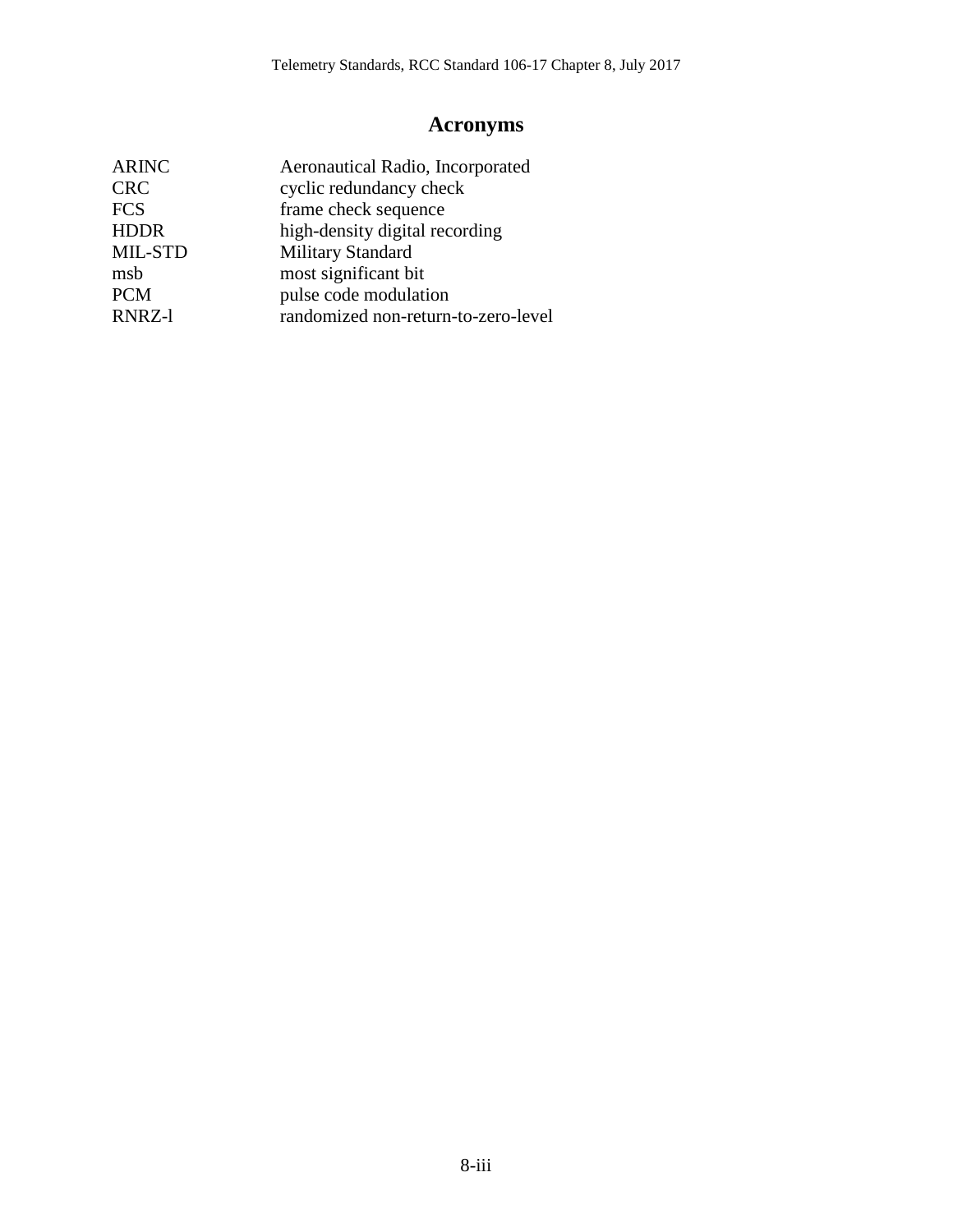This page intentionally left blank.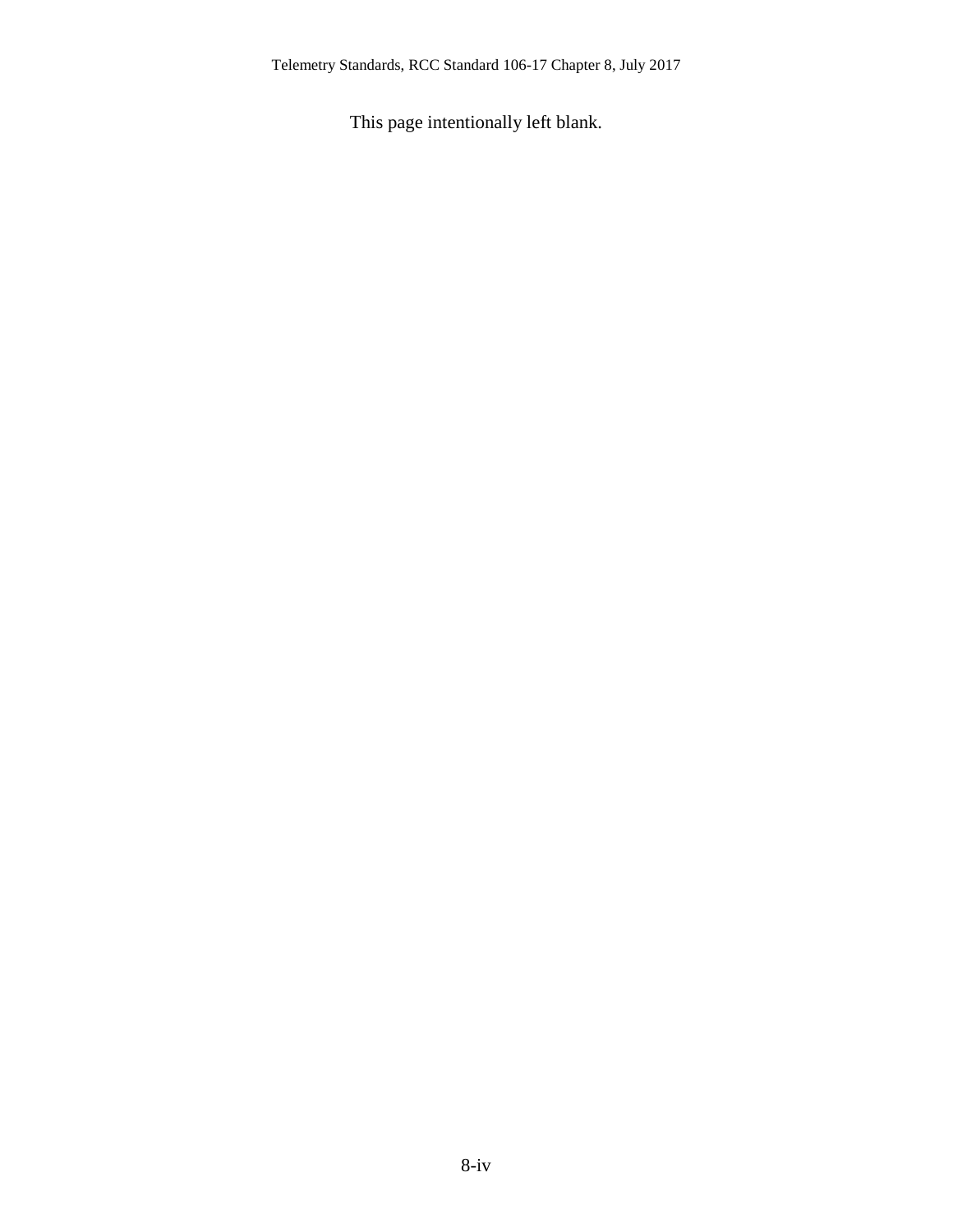## **CHAPTER 8**

## **Digital Data Bus Acquisition Formatting Standard**

#### <span id="page-4-0"></span>**8.1 General**

This standard describes output data formats for the acquisition of all the traffic flowing on various digital data buses. The formats permit the capture of data from multiple data buses within a single system. Other constraints, such as radio frequency bandwidth and tape recording time, will dictate the actual number of buses processed by a single system. Standards for both composite telemetry pulse code modulation (PCM) and tape recorder PCM formats are presented.

Although specifically designed to satisfy the requirements of 100 percent Military Standard (MIL-STD) 1553 bus and Aeronautical Radio, Incorporated (ARINC) 429 channel acquisition, the formatting provisions of this standard may be used in other applications when the data source and content are similar enough to permit easy adaptation. Users should contact the appropriate range to ensure any adaptations are compatible with that range.

In addition to the total data capture technique and format presented in this chapter, "Selected Measurement" methods are available to acquire less than 100 percent of bus data. Selected Measurement methods result in PCM formats conforming to [Chapter 4](http://www.wsmr.army.mil/RCCsite/Documents/106-17_Telemetry_Standards/chapter4.pdf) and fall outside the scope of this chapter.

This chapter presents the general requirements for data formatting followed by individual sections addressing specifics pertaining to MIL-STD-1553 and ARINC 429 respectively.

#### <span id="page-4-1"></span>**8.2 Word Structure**

The following subparagraphs describe the general word structure to be used for the formatted output. Specific word structures and definitions are provided as part of each bus/channel subsection.

#### <span id="page-4-2"></span>8.2.1 Field Definition

The formatted data shall be a 24-bit word constructed as shown in [Table 8-1.](#page-4-3)

<span id="page-4-3"></span>

|                                                                                                 | <b>Table 8-1.</b><br><b>Word Construction</b>              |  |  |  |  |
|-------------------------------------------------------------------------------------------------|------------------------------------------------------------|--|--|--|--|
| <b>Bit Position</b><br>3<br>ി<br>4                                                              | 22<br>23<br>24<br>21<br>5<br>Χ<br>10<br>6                  |  |  |  |  |
| $\mathbf{P}$<br>Bus/<br>Group<br>A<br>$\mathbf R$<br>Ident<br>I<br>Label<br>T<br>Y<br><b>Or</b> | Content<br>Ident<br><b>INFORMATION</b><br>Label<br>Content |  |  |  |  |
| <b>Bus Ident Label</b><br>A. Field Definition                                                   |                                                            |  |  |  |  |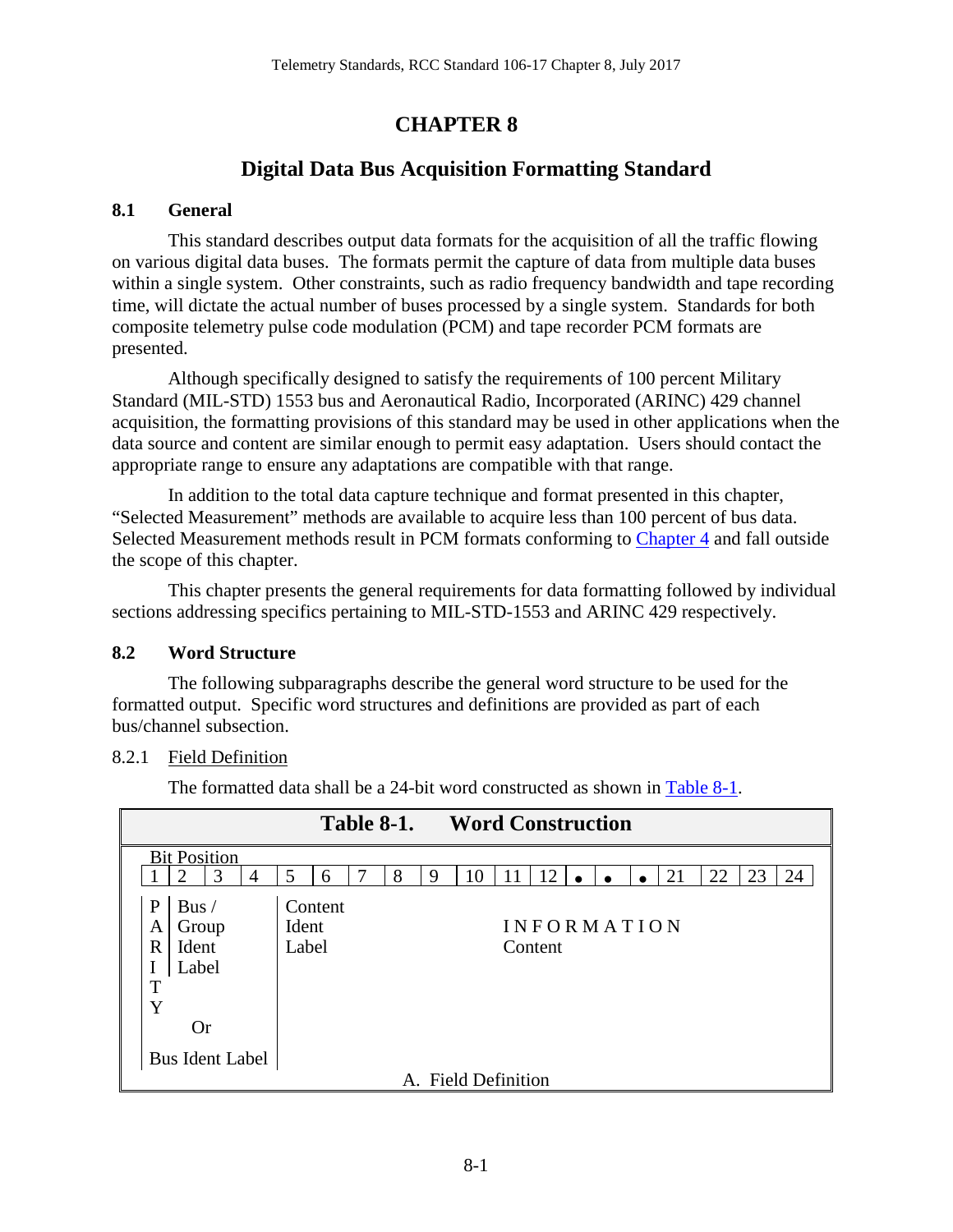| Telemetry Standards, RCC Standard 106-17 Chapter 8, July 2017 |  |
|---------------------------------------------------------------|--|
|---------------------------------------------------------------|--|

| 0000<br>1000<br>Bus / Group 1<br>Bus /Group 9<br>Bus / Group 2<br>$0\,0\,0$<br>Bus /Group 10<br>10<br>$\Omega$<br>Bus / Group 3<br>Bus /Group 11<br>0 <sub>0</sub><br>$1 \Omega$<br>$\Omega$<br>Bus / Group 4<br>Bus /Group 12<br>0 <sub>0</sub><br>$\Omega$<br>Bus /Group 13<br>Bus / Group 5<br>0 1 0 0<br>1 1 0 0<br>Bus / Group 6<br>Bus /Group 14<br>0 <sub>1</sub><br>$\Omega$                                                                                                                                                                                                                                                                                                                                                    |
|-----------------------------------------------------------------------------------------------------------------------------------------------------------------------------------------------------------------------------------------------------------------------------------------------------------------------------------------------------------------------------------------------------------------------------------------------------------------------------------------------------------------------------------------------------------------------------------------------------------------------------------------------------------------------------------------------------------------------------------------|
| Bus / Group 7<br>Bus /Group 15<br>$\overline{1}$<br>$\Omega$<br>$\Omega$<br>$\Omega$<br>Bus / Group 8<br>Bus /Group 16<br>0 1<br>B. Bus/Group Identification Label Definition; Bits (1) 2, 3, & 4                                                                                                                                                                                                                                                                                                                                                                                                                                                                                                                                       |
| Bit<br>Bit<br>5 6 7 8<br>5 6 7 8                                                                                                                                                                                                                                                                                                                                                                                                                                                                                                                                                                                                                                                                                                        |
| Time - High Order<br>$\overline{1}$<br>$\overline{1}$<br>The function<br>Time - Low Order<br>0<br>$\overline{1}$<br>10<br>of these codes<br>$\Omega$<br>$\overline{1}$<br>Time - Microsecond<br>0 <sub>1</sub><br>$\Omega$<br>is dependent<br>0100<br><b>Application Specific</b><br>$\Omega$<br>$\Omega$<br>on the bus<br><b>User Defined</b><br>$\overline{1}$<br>$\overline{0}$<br>$\Omega$<br>$\Omega$<br>0 <sub>0</sub><br><b>User Defined</b><br>type being<br>1 0<br>$\Omega$<br>10<br>Fill Word<br>$\Omega$<br>$\Omega$<br>$\Omega$<br>monitored.<br>$\Omega$<br>$\theta$<br>1 0 0 0<br><b>Buffer Overflow</b><br>$\overline{0}$<br>$\Omega$<br>0 <sub>0</sub><br>C. Content Identification Label Definition; Bits 5, 6, 7, & 8 |

#### <span id="page-5-0"></span>8.2.2 Most Significant Bit

The most significant bit (msb) (bit 1) of each formatted word may optionally be an odd parity bit generated for the resulting formatted word or an additional bit appended to the bus/group identification label as described in Paragraph [8.2.3.](#page-5-1)

#### <span id="page-5-1"></span>8.2.3 Bus/Group Identification Label

Each word shall also carry a bus or group identification label as shown in [Table 8-1.](#page-4-3) For this application, a bus refers to a MIL-STD-1553 bus (or dual redundant bus pair) and a group refers to a collection of up to four ARINC 429 channels. The bus/group identification label may optionally be three or four bits in length dependent on the exercise of the option to use or not use a parity bit. If not used, the parity bit, or bit 1, is appended to the bus/group identification label to increase the bus count from a maximum of eight (3 bits) to a maximum of 16 (4 bits).

#### <span id="page-5-2"></span>8.2.4 Content Identification Label

Each incoming bus word, auxiliary/user input, or time word shall be appropriately labeled with a 4-bit content identification label (see [Table 8-1\)](#page-4-3). Content identification labels are specific to each bus type and are detailed in later sections.

#### <span id="page-5-3"></span>8.2.5 Information Content Field

Data extracted from the data bus shall maintain bit order integrity and be inserted into the information content field as specified for each bus type. Transposing or reordering of the bits is not permitted.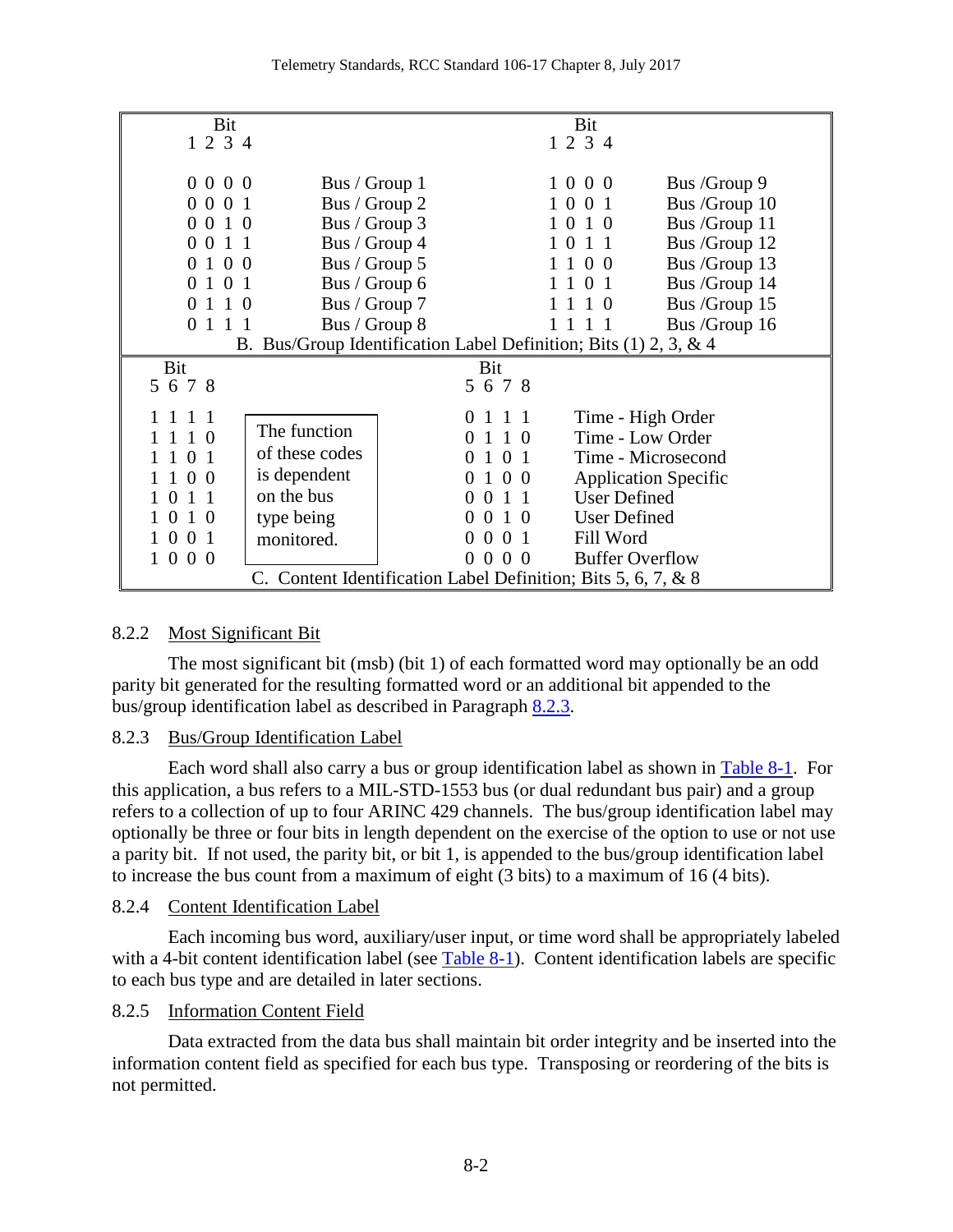### <span id="page-6-0"></span>8.2.6 Fill Words

Fill words, required to maintain continuous PCM output, shall have the following sequence as the information content pattern:

#### 1010 1010 1010 1010 (AAAA hexadecimal)

### <span id="page-6-1"></span>8.2.7 Content Identification Label

The content identification label indicating buffer overflow (0000) and appropriate bus/group identification label tag shall be appended to the first word placed into the buffer after the buffer becomes available for data storage. This word should be an extra word, not the next available piece of data. Bits 9 through 24 are available for system level diagnostics and are not specified here. Tagging in this manner marks the point of data discontinuity and preserves the integrity of the next piece of data.

### <span id="page-6-2"></span>8.2.8 Cyclic Redundancy Check

Cyclic redundancy check (CRC) is a very powerful technique for obtaining data quality. An optional CRC word may be appended as the last positional word of each PCM frame (see [Figure 8-2\)](#page-9-1). The CRC word shall be composed of parity and/or bus/group identification label, content identification label, and 16 bits of a frame check sequence (FCS). The FCS shall fill the information content field (bits 9 - 24). The following CRC-16 polynomial shall be used to generate the FCS. None of the 24 bits making up the entire CRC word shall be used in the calculation of the 16-bit FCS.

CRC-16 polynomial:  $X16 + X15 + X2 + 1$ 



Exercise care when assigning bus identification and content identification label codes to the CRC word. Although a positional word in the frame, legacy-processing algorithms may falsely identify the information if one of the bus data labels (1111 - 1000) is used as the content identification label.

## <span id="page-6-3"></span>**8.3 Time Words**

The following describes the structure and use of time words within the formatted output.

The time words dedicated to providing timing information are defined in [Chapter 4.](http://www.wsmr.army.mil/RCCsite/Documents/106-17_Telemetry_Standards/chapter4.pdf) These time words are designated as high order time, low order time, and microsecond time. The MIL-STD-1553 bus data acquisition applications use an optional fourth time word, designated as response time. The response time word has the same structure as the microsecond time word. Time word structure shall follow the 16-bit per-word format shown in [Chapter 4,](http://www.wsmr.army.mil/RCCsite/Documents/106-17_Telemetry_Standards/chapter4.pdf) Figure 4-4, and be placed into the information content field (bits 9 through 24) in bit order.

## <span id="page-6-4"></span>**8.4 Composite Output**

## <span id="page-6-5"></span>8.4.1 Characteristics of a Singular Composite Output Signal

The following subparagraphs describe the characteristics for a singular composite output signal.

a. The composite, continuous output shall conform to the requirements for Class 2 PCM as stated in [Chapter 4.](http://www.wsmr.army.mil/RCCsite/Documents/106-17_Telemetry_Standards/chapter4.pdf)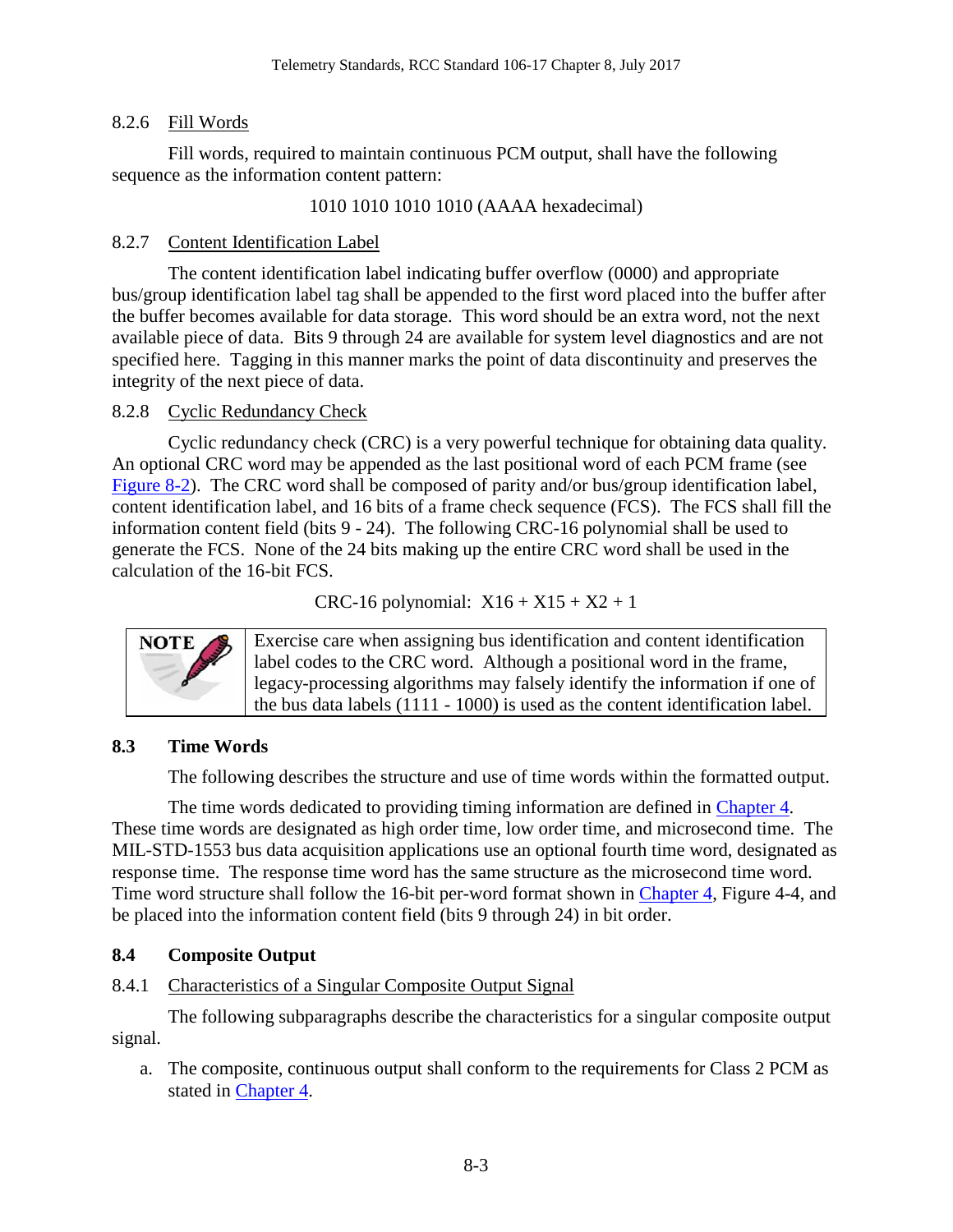- b. The data shall be transmitted msb (bit 1) first.
- c. The bit rate is dependent on several factors including bus loading and auxiliary inputs and shall be set to a fixed rate sufficient to preclude any loss of data.
- d. The order of bus words must remain unaltered except in the case of a buffer overflow.
- <span id="page-7-1"></span>e. The frame length shall be fixed using fill words as required and shall be  $> 128$  words and < 512 words including the frame synchronization word.
- <span id="page-7-2"></span>f. The frame synchronization word shall be fixed and 24 consecutive bits in length. The pattern, also shown in [Chapter 4](http://www.wsmr.army.mil/RCCsite/Documents/106-17_Telemetry_Standards/chapter4.pdf) Appendix 4-A, Table A-1, is:

1111 1010 1111 0011 0010 0000 (FAF320 hexadecimal).

g. A frame structure employing frame time is recommended but optional. If frame time is used, the frame structure shall consist of the frame synchronization word, followed by the high order time word, followed by the low order time word, followed by the microsecond time word, followed by the data words from all sources making up the composite signal up to the frame length specified in item [e](#page-7-1) above (also see [Figure 8-1\)](#page-7-0). If frame time is not used, the frame synchronization word shall be followed immediately by the data words. If a CRC word is not used, the last word in the frame is data word N.



Figure 8-1. Composite Frame Structure

- <span id="page-7-0"></span>h. The following describes the recommended techniques for recording the composite output signal.
	- (1) Longitudinal recording shall conform to the PCM recording provisions [Annex A.2.](http://www.wsmr.army.mil/RCCsite/Documents/106-17_Telemetry_Standards/annexa-2.pdf)
	- (2) Recording using parallel high-density digital recording (HDDR) or rotary head recorders offers the advantage of inputting a single high bit rate signal to the recording system. The input PCM signal shall conform to the appropriate sections of this standard.
	- (3) If recording using digital recorders or other non-continuous recording processes with buffered inputs, the fill words, inserted to provide a continuous output stream, may be eliminated.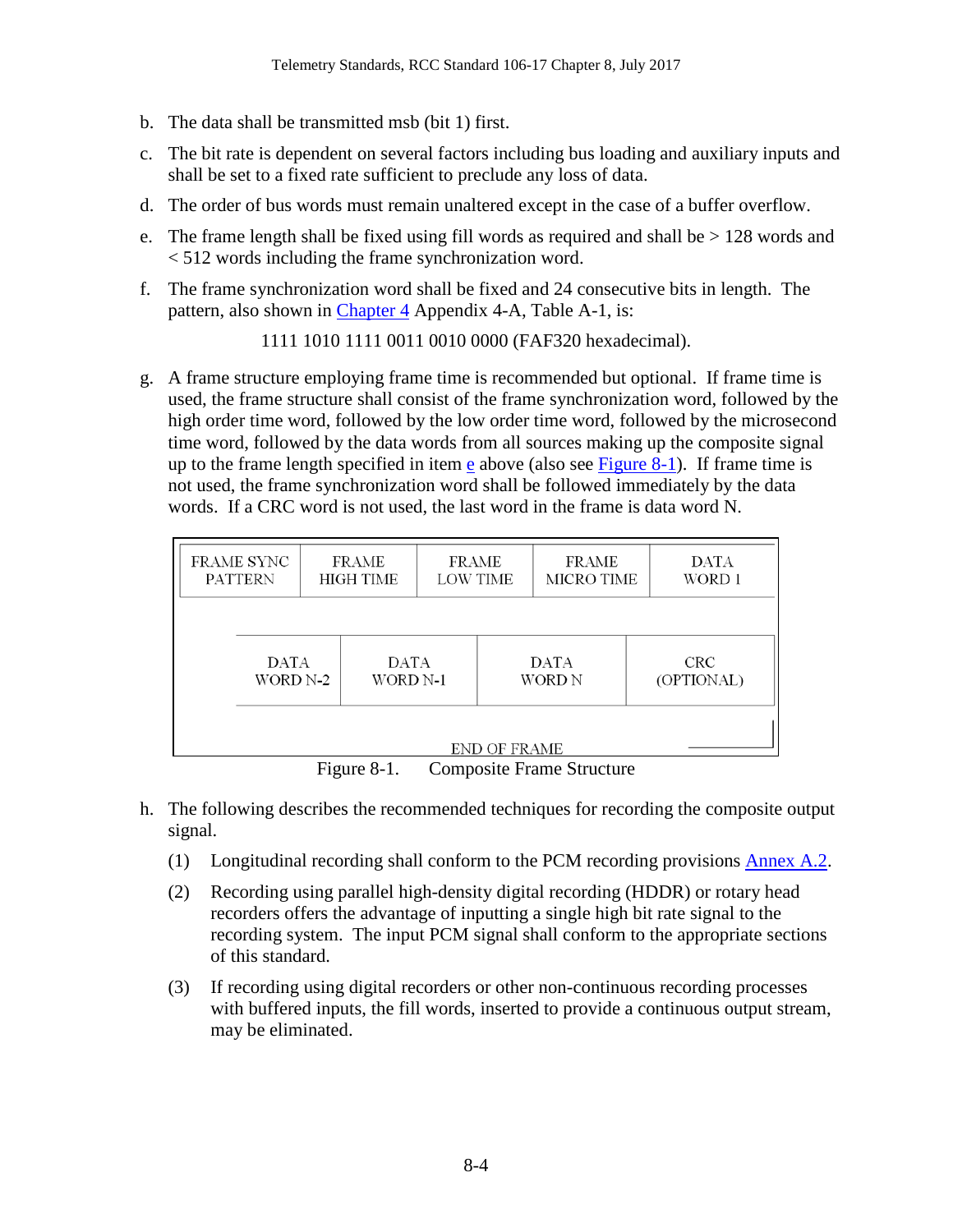

#### <span id="page-8-0"></span>**8.5 Single Bus Track Spread Recording Format**

<span id="page-8-1"></span>8.5.1 Single Bus Recording Technique Characteristics

The following subparagraphs describe the characteristics of a single bus recording technique using a multiple tape track spread output format.

- a. The target tape recorder/reproducer for a track spread format is a longitudinal fixed-head machine described in [Annex A.2](http://www.wsmr.army.mil/RCCsite/Documents/106-17_Telemetry_Standards/annexa-2.pdf) and not one employing parallel HDDR or rotary head recording characteristics.
- b. The code generated for longitudinal tape recording shall be randomized non-return-to-zero-level (RNRZ-L) or bi-phase-level as described in [Chapter 4](http://www.wsmr.army.mil/RCCsite/Documents/106-17_Telemetry_Standards/chapter4.pdf) and [Annex A.2.](http://www.wsmr.army.mil/RCCsite/Documents/106-17_Telemetry_Standards/annexa-2.pdf)



Bit rates less than 200,000 bits per second are not recommended when using RNRZ-L.

- c. To extend recording time while still acquiring 100 percent of bus data, a multiple track spread recording technique is presented as follows.
	- (1) When necessary to use more than one tape recording track (to extend record time), separate PCM streams shall be created and delayed by 24/TK bits with respect to each other, where TK represents the number of tape tracks used for a given bus.
	- (2) When multiple track-spread recording is required, the track spread shall be on a bus basis such as bus number 1 spread over four tracks, and bus number 2 spread over two tracks. The maximum number of tracks per bus shall be limited to four.



- (3) Each stream shall have a frame synchronization pattern 24 bits in length, conforming to item [f](#page-7-2) of Subsection [8.4.1.](#page-6-5)
- (4) The word structure shall be identical to that described in Paragraph [8.2.](#page-4-1)
- (5) The frame length shall be fixed and shall be the same for each track used for a given bus. The frame length shall conform to the requirements of item  $e$  in Subsection [8.4.1.](#page-6-5)
- (6) The data shall be formatted such that it is transmitted (recorded) msb (bit 1) first.
- (7) The use of a CRC word as described in Subparagraph [8.2.8](#page-6-2) is optional. If used in the track spread application, a CRC word must be generated and appended to each of the PCM frames for that bus.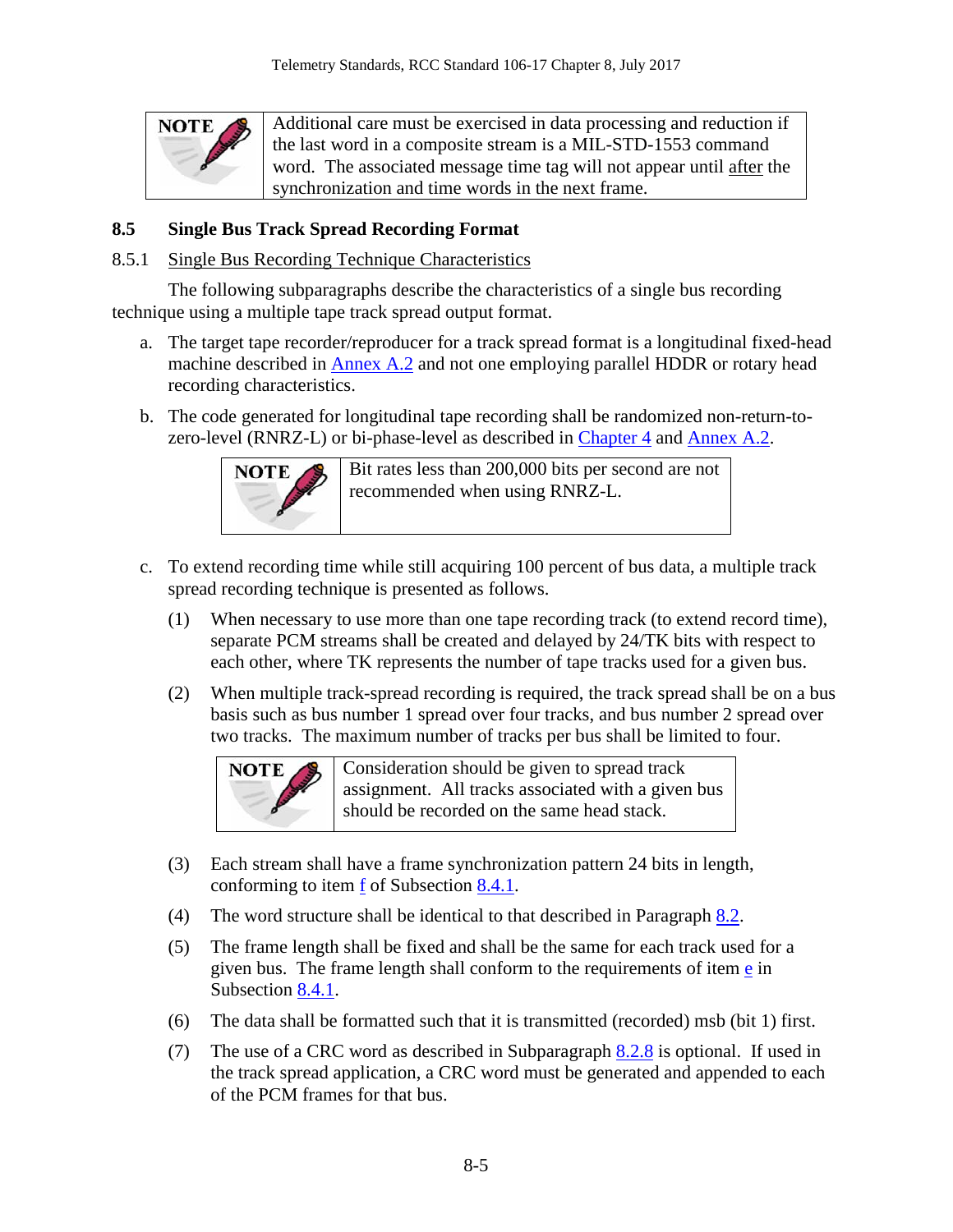- (8) A structure employing frame time is recommended but optional. The following describes a four-track spread example using frame time.
	- TK1. The PCM stream designated TK1 shall be constructed as the frame synchronization word, followed by the high order frame time word, followed by data words (see [Figure 8-2\)](#page-9-1).

| TK1             | <b>FRAME SYNC</b><br><b>PATTERN</b> |           | <b>FRAME</b><br>HIGH TIME |                          | DATA<br>WORD 2    |             | DATA<br>WORD 6                   |  |                       |                   |  |             |             |  |
|-----------------|-------------------------------------|-----------|---------------------------|--------------------------|-------------------|-------------|----------------------------------|--|-----------------------|-------------------|--|-------------|-------------|--|
| TK <sub>2</sub> | <b>FRAME SYNC</b><br><b>PATTERN</b> |           |                           | <b>FRAME</b><br>LOW TIME |                   |             | <b>DATA</b><br>WORD <sub>3</sub> |  | <b>DATA</b><br>WORD 7 |                   |  |             |             |  |
|                 | $\scriptstyle\mathtt{<}$            |           | 24/TK bit times           |                          |                   |             |                                  |  |                       |                   |  |             |             |  |
| TK3             |                                     |           |                           |                          | <b>FRAME SYNC</b> |             | <b>FRAME</b>                     |  |                       | <b>DATA</b>       |  |             | <b>DATA</b> |  |
|                 |                                     |           | PATTERN                   |                          |                   |             | <b>MICRO TIME</b>                |  | WORD <sub>4</sub>     | WORD <sub>8</sub> |  |             |             |  |
|                 |                                     | $\rm\sim$ |                           | 24/TK bit times          |                   |             |                                  |  |                       |                   |  |             |             |  |
| TK4             |                                     |           |                           | <b>FRAME SYNC</b>        |                   | <b>DATA</b> |                                  |  | <b>DATA</b>           |                   |  | <b>DATA</b> |             |  |
|                 |                                     |           | <b>PATTERN</b>            |                          |                   |             | WORD 1                           |  | WORD 5                |                   |  | WORD 9      |             |  |
|                 |                                     |           |                           |                          | 24/TK bit times   |             |                                  |  |                       |                   |  |             |             |  |

<span id="page-9-1"></span>

- TK2. The PCM stream designated TK2 shall be constructed as the frame synchronization word, followed by the low order frame time word, followed by data words.
- TK3. The PCM stream designated TK3 shall be constructed as the frame synchronization word, followed by the microsecond frame time word, followed by data words.
- TK4. The PCM stream designated TK4 shall be constructed as the frame synchronization word, followed by the first data word, followed by other data words.



Schemes using one, two, or three tracks for a given bus shall follow like construction; that is, sequencing through the data track by track. If frame time is not used, data words shall immediately follow the frame synchronization patterns.

Additional care must be exercised in data processing and reduction if the last word in the final track spread stream is a MIL-STD-1553 command word. The associated message time tag will not appear until after the synchronization and time words in the next frame.

#### <span id="page-9-0"></span>**8.6 MIL-STD-1553**

**NOTE** 

The following subsections describe specific formatting requirements for the 100 percent acquisition of MIL-STD-1553 bus information.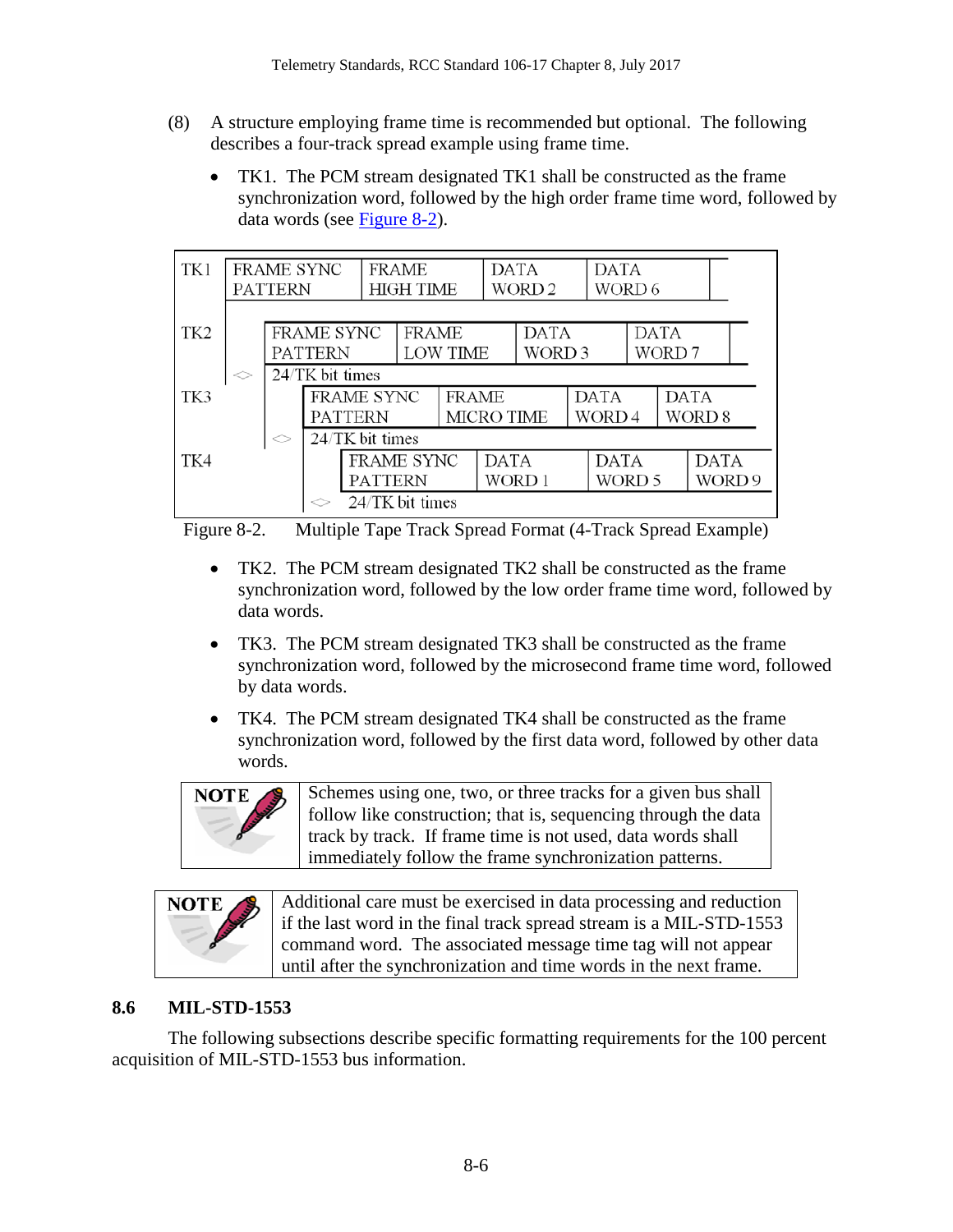#### <span id="page-10-0"></span>8.6.1 Definitions

- a. Bus Monitor. The terminal assigned the task of receiving bus traffic and extracting all information to be used at a later time.
- b. Data Bus. All hardware including twisted shielded pair cables, isolation resistors, and transformers required to provide a single data path between the bus controller and all associated remote terminals.
- c. Dual Redundant Data Bus. The use of two data buses to provide multiple paths between the subsystems.
- d. Bus Loading. The percentage of time the data bus is active.
- e. Maximum Burst Length. The maximum length of a continuous burst of messages with minimum length message gaps.
- <span id="page-10-3"></span>f. Bus Error. A condition that violates the definition of MIL-STD-1553 word structure. Conditions such as synchronization, Manchester, parity, non-contiguous data word, and bit count/word errors are all considered word type errors. System protocol errors such as incorrect word count/message and illegal mode codes are not considered bus errors.

#### <span id="page-10-1"></span>8.6.2 Source Signal

The source of data is a signal conforming to MIL-STD-1553. Format provisions are made for a dual redundant data bus system. The interface device performing the data acquisition shall be configured as a bus monitor. [Figure 8-3](#page-10-2) depicts in block diagram form the concept of 100 percent MIL-STD-1553 bus data acquisition.

|                          |           | <b>XMTR</b>            |             |   |             | <b>RCVR</b> | Ψ             |   |
|--------------------------|-----------|------------------------|-------------|---|-------------|-------------|---------------|---|
| <b>TIME</b>              | $\bar{V}$ |                        |             |   | T           |             | P             |   |
|                          | E         | →                      | T           | → | А           | →           | R             |   |
| <b>USER</b>              | Η         |                        | А           | → | ${\bf P}$   |             | O             |   |
| <b>USER</b>              | I         | l<br>٠<br>$\mathbf{r}$ | $\mathbf P$ |   | E           |             | $\mathcal{C}$ |   |
|                          | C         | →                      | E           |   |             | →           | ${\bf E}$     | О |
| 1A                       | U         |                        |             |   | R           |             | $\rm S$       | U |
| 1B                       | L         |                        | R           |   | E           |             | S             | T |
|                          | А         |                        | E           |   | ${\bf P}$   |             |               | Ρ |
| 1553                     | R         |                        | C           |   | R           |             | N             | U |
| <b>DATA</b><br>$\bullet$ |           |                        | $\Omega$    |   | O           |             | $\mathbf G$   | T |
| <b>BUSES</b>             | U         |                        | R           |   | D           |             |               |   |
|                          | N         |                        | D           |   | U           |             | U             |   |
| 16A<br>↘                 |           | 16<br>÷                | E           |   | $\mathbf C$ | 16          | N             |   |
| 16B                      | T         |                        | R           |   | E           |             | I             |   |
|                          |           |                        |             |   | $\mathbb R$ |             | T             |   |

<span id="page-10-2"></span>Figure 8-3. System Block Diagram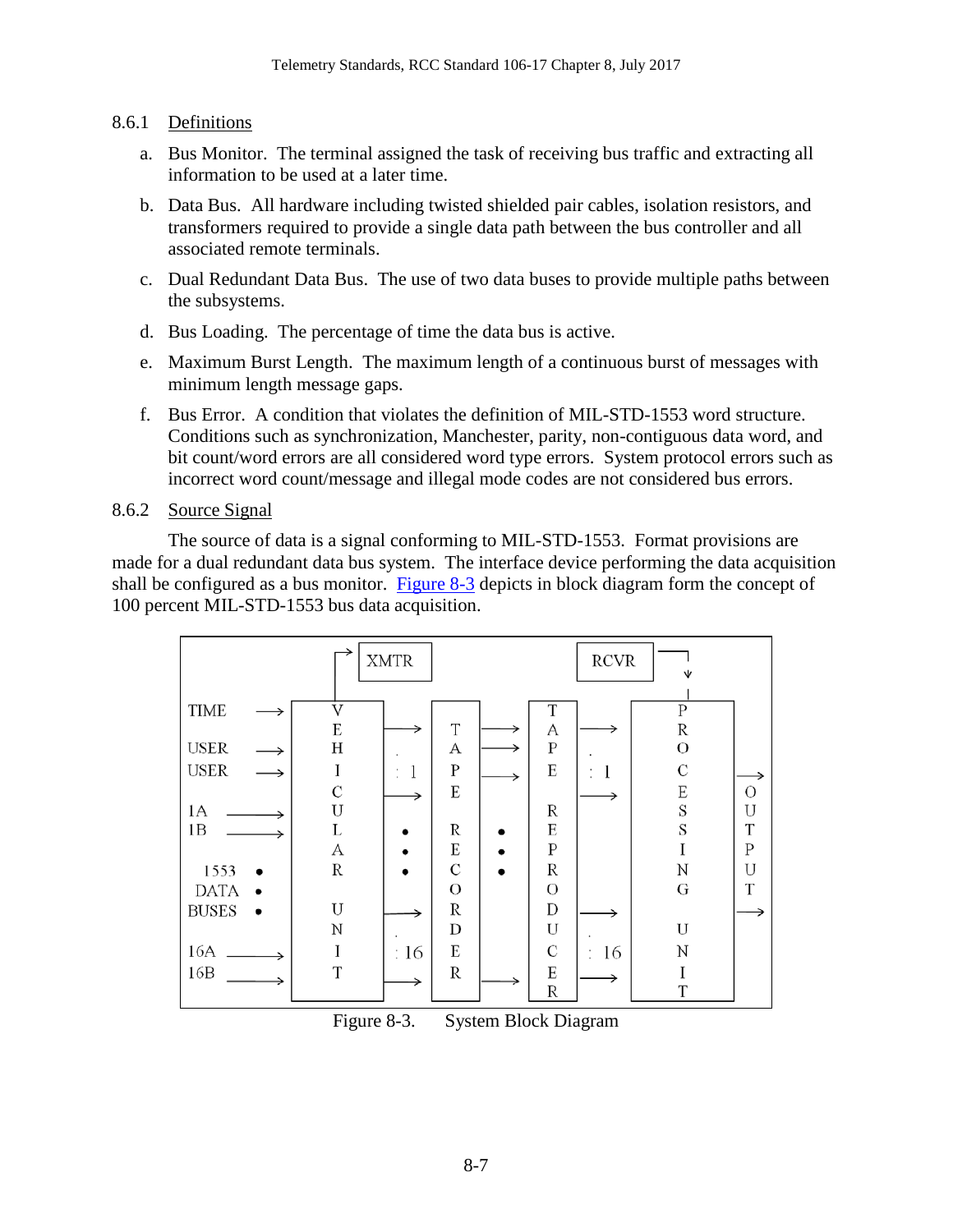

In the design of the interface to the MIL-STD-1553 bus, it may be necessary to include buffers to prevent loss of data and to conserve bandwidth. The buffer size is influenced by bus loading, maximum burst length, output bit rate, tape recording speed, time tagging, and auxiliary inputs.

#### <span id="page-11-0"></span>8.6.3 Word Structure

The specific word structure provisions to be used for MIL-STD-1553 bus formatted output are described below.

- a. The formatted data shall be a 24-bit word constructed as shown in [Table 8-1](#page-4-3) and Table [8-2.](#page-11-1)
- <span id="page-11-2"></span>b. The information extracted from the MIL-STD-1553 bus shall have the synchronization pattern and parity bit removed.
- c. Each incoming MIL-STD-1553 word (Command, Status, or Data), auxiliary input, or time word shall be appropriately labeled with a 4-bit Content Identification Label as described in [Table 8-1](#page-4-3) and [Table 8-2.](#page-11-1)
- d. Data extracted from the MIL-STD-1553 bus shall maintain bit order integrity in the information field for a command, status, data, and error word. Bit position 4 in the MIL-STD-1553 bus word shall be placed into bit position 9 in the formatted data word. The remaining bits of the MIL-STD-1553 bus word shall be placed in successive bit positions in the formatted data word. Transposing or reordering of the bits is not permitted.
- e. For bus errors as defined in item [f](#page-10-3) of Subsection [8.6.1](#page-10-0) (Error A 1100 or Error B 1000), the synchronization pattern and the parity [b](#page-11-2)it are removed as stated in item  $\frac{b}{c}$  above. The Information Content bits, 9 - 24, of the formatted word shall contain the resulting 16-bit pattern extracted from the bus.

<span id="page-11-1"></span>

| <b>Table 8-2.</b><br><b>MIL-STD-1553 Formatted Word Construction</b>                                              |                                                                                        |  |  |  |  |  |  |
|-------------------------------------------------------------------------------------------------------------------|----------------------------------------------------------------------------------------|--|--|--|--|--|--|
| <b>BIT POSITION</b>                                                                                               |                                                                                        |  |  |  |  |  |  |
| 4                                                                                                                 | $\mathcal{D}$<br>12<br>23<br>24<br>6                                                   |  |  |  |  |  |  |
| P<br><b>BUS</b><br><b>IDENT</b><br>A<br>LABEL<br>$\mathbf R$<br>T<br>Y<br>OR.<br><b>BUS IDENT</b><br><b>LABEL</b> | <b>CONTENT</b><br><b>IDENT</b><br><b>INFORMATION</b><br><b>LABEL</b><br><b>CONTENT</b> |  |  |  |  |  |  |
| <b>Field Definition</b><br>a.                                                                                     |                                                                                        |  |  |  |  |  |  |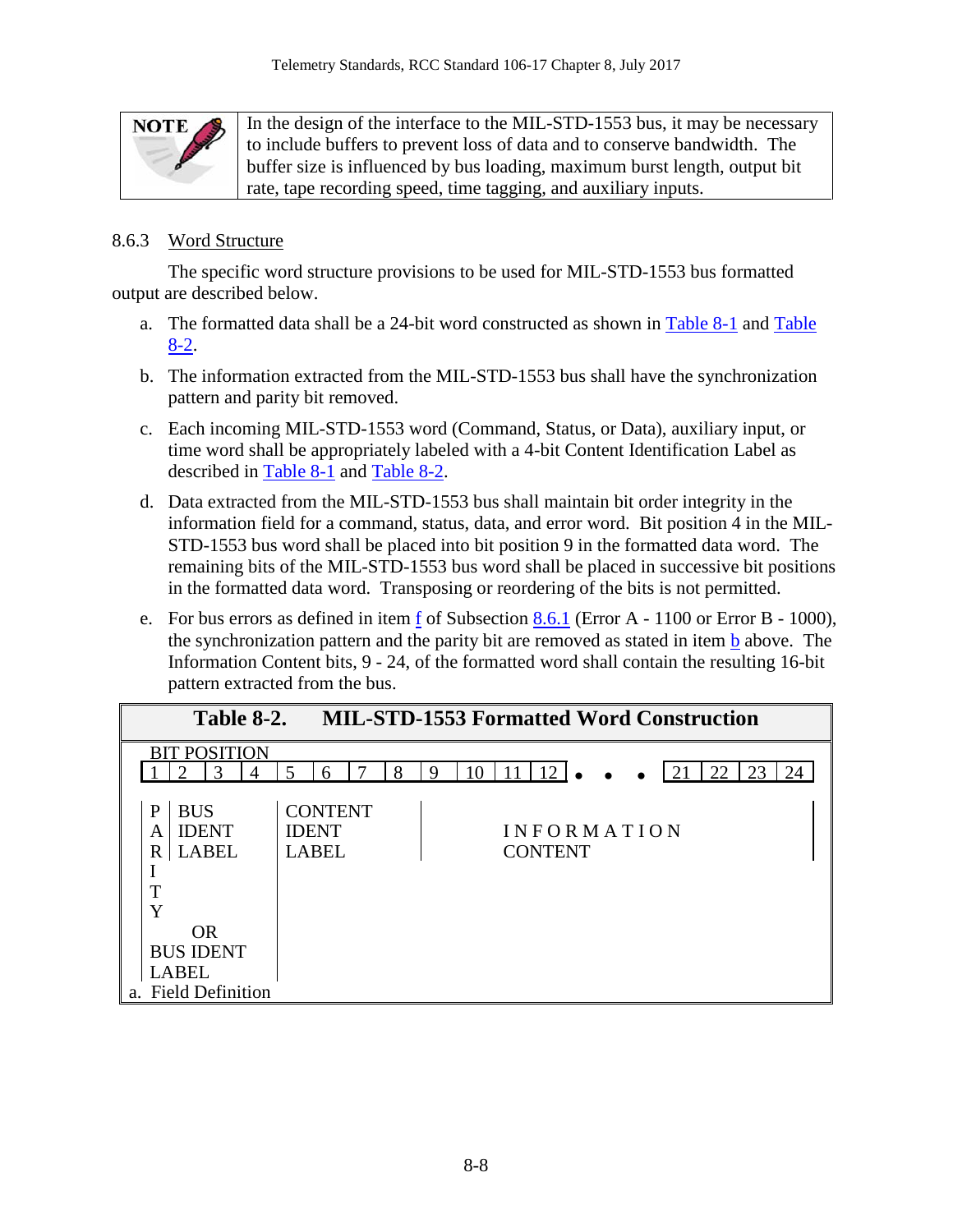| <b>BIT</b>                                                                    | <b>BIT</b>                                                               |
|-------------------------------------------------------------------------------|--------------------------------------------------------------------------|
| 2 3 4<br>$\mathbf{1}$                                                         | 1 2 3 4                                                                  |
|                                                                               |                                                                          |
| $0\,0\,0$<br>BUS <sub>1</sub><br>$\overline{0}$                               | 1 0 0 0<br>BUS <sub>9</sub>                                              |
| $\overline{0}$<br>$0\;0\;1$<br>BUS <sub>2</sub>                               | 1 0 0 1<br><b>BUS 10</b>                                                 |
| $\overline{0}$<br>010<br>BUS <sub>3</sub>                                     | <b>BUS 11</b><br>$1\;0\;1\;0$                                            |
| $\overline{0}$<br>011<br>BUS <sub>4</sub>                                     | 1 0 1 1<br><b>BUS 12</b>                                                 |
| $\overline{0}$<br>1 0 0<br>BUS <sub>5</sub>                                   | 1 1 0 0<br><b>BUS 13</b>                                                 |
| $\overline{0}$<br>1 0 1<br>BUS <sub>6</sub>                                   | 1 1 0 1<br><b>BUS 14</b>                                                 |
| $\overline{0}$<br>BUS <sub>7</sub><br>1 0<br>$\mathbf{1}$                     | <b>BUS 15</b><br>1<br>$1\;1\;0$                                          |
| $\overline{0}$<br>BUS <sub>8</sub><br>$1 \; 1 \; 1$                           | <b>BUS 16</b><br>1111                                                    |
| b. MIL-STD-1553 Bus/Group Identification Label Definition; Bits (1) 2, 3, & 4 |                                                                          |
| <b>BIT</b>                                                                    | <b>BIT</b>                                                               |
| 5 6 7 8                                                                       | 5 6 7 8                                                                  |
|                                                                               |                                                                          |
| 1 1 1 1<br><b>COMMAND A</b>                                                   | 0111<br><b>TIME - HIGH ORDER</b>                                         |
| 1 1 0<br><b>STATUS A</b>                                                      | 0110<br><b>TIME - LOW ORDER</b>                                          |
| 1 0 1<br><b>DATA A</b>                                                        | 0101<br>TIME - MICROSECOND                                               |
| 1 1 0 0<br><b>ERROR A</b>                                                     | 0100<br>TIME - RESPONSE                                                  |
| 1 0 1 1<br><b>COMMAND B</b>                                                   | $0 \t0 \t1 \t1$<br><b>USER DEFINED</b>                                   |
| 1010<br><b>STATUS B</b>                                                       | 0 0 1 0<br><b>USER DEFINED</b>                                           |
| 1 0 0 1<br>DATA B                                                             | 0 0 0 1<br><b>FILL WORD</b>                                              |
| 1000<br><b>ERROR B</b>                                                        | $0\; 0\; 0\; 0$<br><b>BUFFER OVERFLOW</b>                                |
|                                                                               |                                                                          |
| NOTE:                                                                         |                                                                          |
|                                                                               | $A =$ primary channel of the dual redundant bus; $B =$ secondary channel |
| c. MIL-STD-1553 Content Identification Label Definition; Bits 5, 6, 7, & 8    |                                                                          |

#### <span id="page-12-0"></span>8.6.4 Time Words

#### 8.6.4.1 Time Tagging

If time tagging of the occurrence of MIL-STD-1553 messages is necessary to satisfy user requirements, the first command word of the message shall be time tagged. The time words shall immediately follow the first command word in the following order: high order time, low order time, and microsecond time.

#### 8.6.4.2 Response Time Word

The optional response time word shall have one-microsecond resolution and shall indicate the response time of the data bus. The response time word shall immediately precede the status word associated with it.



#### <span id="page-12-1"></span>**8.7 ARINC 429**

The following subsections describe specific formatting requirements for the 100 percent acquisition of ARINC 429 channel information.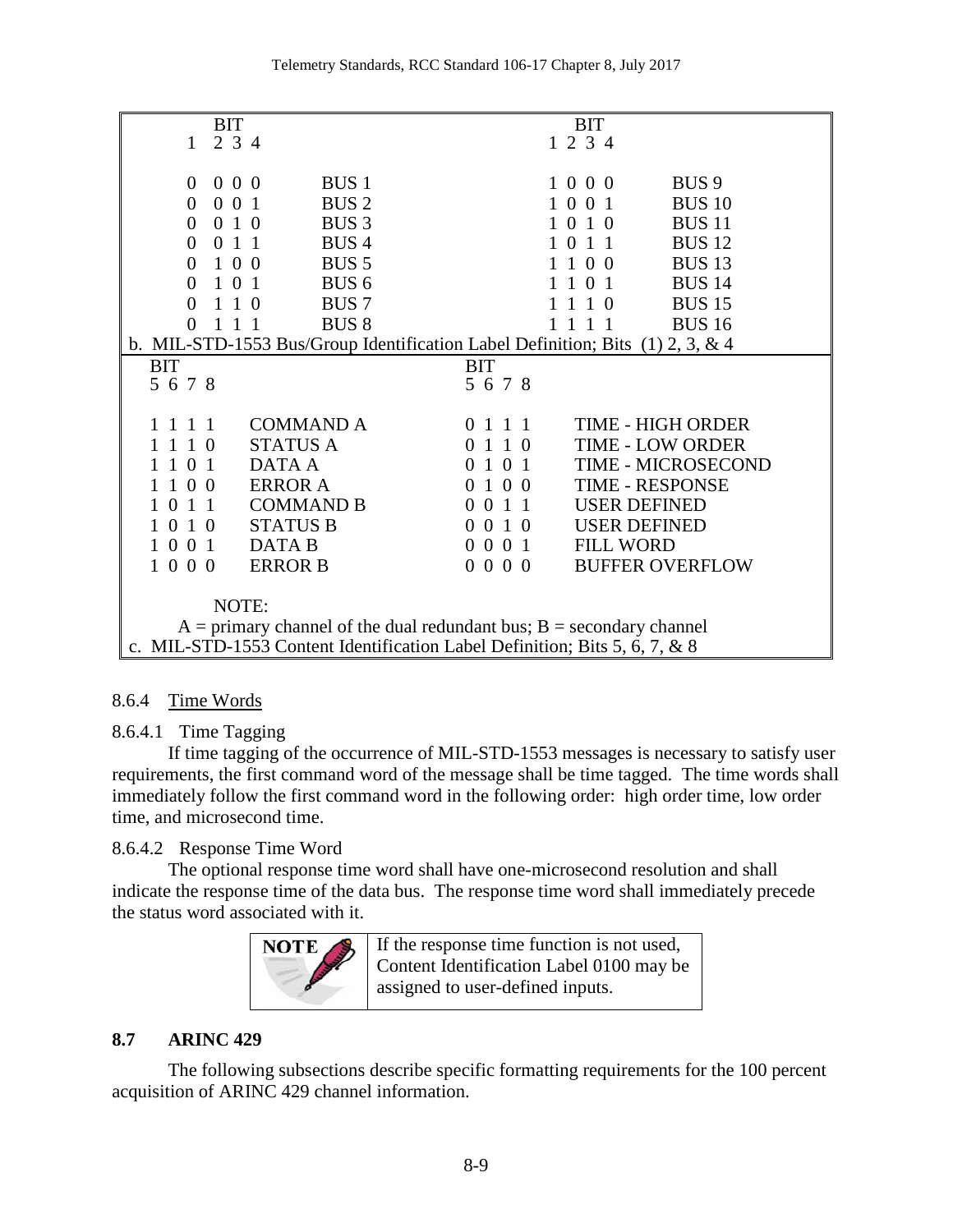#### <span id="page-13-0"></span>8.7.1 Definitions

- a. Monitor. The receiver or sink assigned the task of receiving bus traffic and extracting all information to be used at a later time.
- b. Data Bus. All hardware including twisted shielded pair cables, required to provide a single data path between the transmitter or source and the associated receivers or sinks.
- <span id="page-13-4"></span>c. Channel Error. Conditions detected which violate the definition of ARINC 429 word structure as specified in ARINC specification 429P1, 429P2, and 429P3. Conditions such as parity and bit count/word errors are all considered among word type errors. System protocol errors are not considered bus errors.

### <span id="page-13-1"></span>8.7.2 Source Signal

The source of data is a signal conforming to ARINC 429. Format provisions are made for up to 64 channels. The interface device performing the data acquisition shall be configured as a monitor. In principle, [Figure 8-3](#page-10-2) depicts in block diagram form the concept of 100 percent bus data acquisition.

### <span id="page-13-2"></span>8.7.3 Word Structure

The following descriptions contain specific word structure provisions to be used for the ARINC 429 formatted output.

- a. The formatted data shall be a 24-bit word constructed as shown in [Table 8-1](#page-4-3) and [Table](#page-14-0)  [8-3.](#page-14-0)
- b. Each incoming ARINC 429 word, auxiliary input, or time word shall be appropriately labeled with a 4-bit Content Identification Label as described in [Table 8-1](#page-4-3) and [Table 8-3.](#page-14-0)
- c. The format provides for addressing of up to 64 channels. Each Bus/Group Identification Label (designated GROUP X) may be associated with up to 4 independent ARINC 429 channels through the use of a High and Low Syllable technique [d](#page-13-3)escribed in item  $\frac{d}{d}$  below and shown in [Table 8-4.](#page-15-1)
- <span id="page-13-3"></span>d. Data extracted from the ARINC 429 channel shall maintain bit order integrity in the Information Content field. Each ARINC 429 word is 32 bits in length. To accommodate this word length within the described format, each ARINC word is divided into two segments, each 16 bits in length. These segments will be referred to as ARINC High Syllable and ARINC Low Syllable. [Table 8-4](#page-15-1) describes the mapping of the 32-bit ARINC 429 word into the Information Content bits (9 - 24) of the ARINC High and Low Syllable words. Transposing or reordering of the bits is not permitted.
- e. For [c](#page-13-4)hannel errors defined in item  $\frac{c}{c}$  of Subsection [8.7.1,](#page-13-0) the following procedure shall be followed. An error word shall be generated using the appropriate bus/group identification label and 0100 as the content identification label. Bits 9-12 shall contain the content identification label code associated with the appropriate ARINC high syllable channel, bits 13 - 16 shall contain the content identification label for the ARINC low syllable associated with that channel, and bits 17 - 24 are available for system level diagnostics and are not specified here. The next occurrence of that bus/group identification label coupled with those ARINC high and low syllable content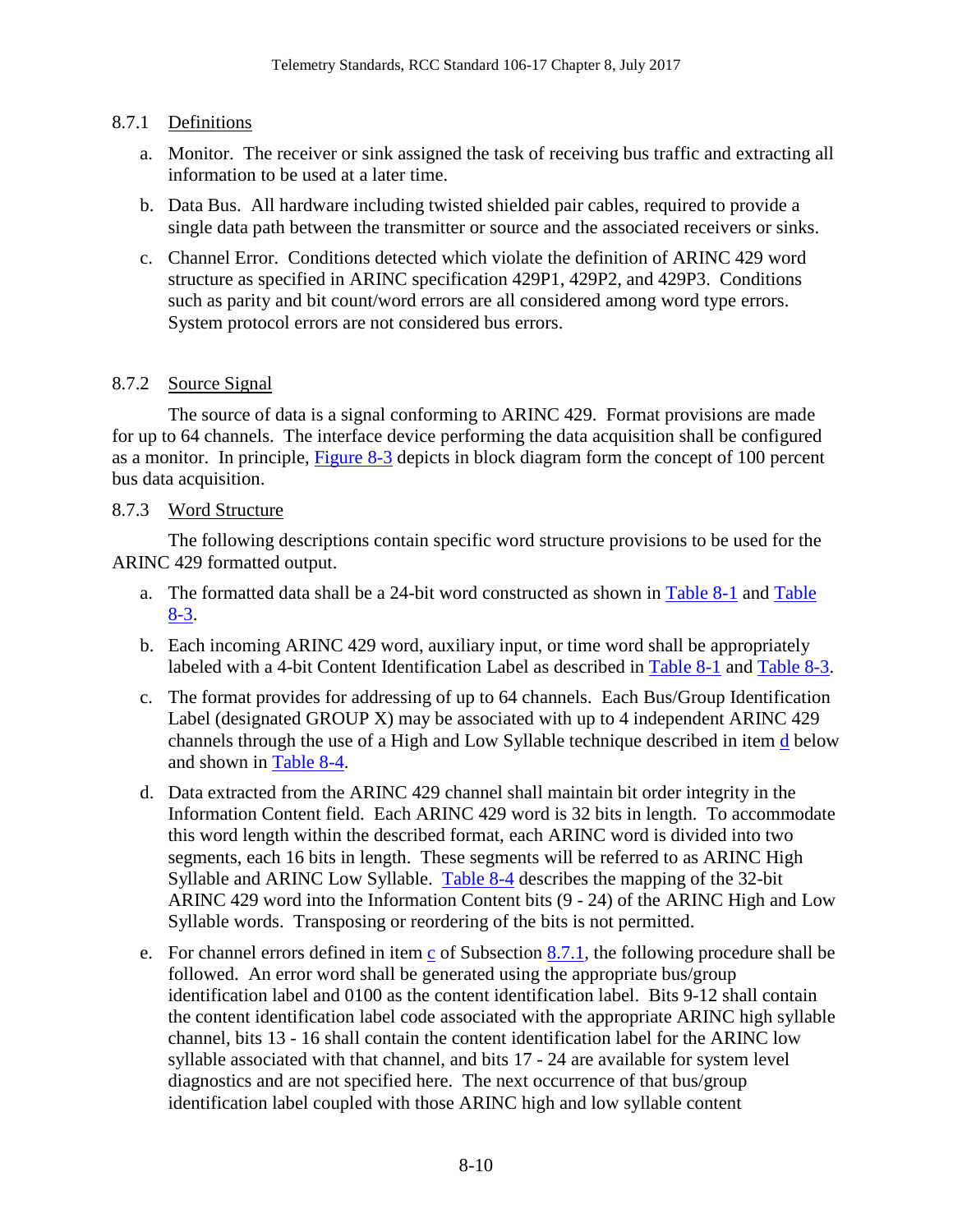identification labels shall contain the respective data extracted from the channel that was deemed to be in error. The information content bits, 9 - 24, of the formatted word shall contain the resulting 16-bit pattern syllables as extracted from the channel.

<span id="page-14-0"></span>

| Table 8-3. ARINC 429 Formatted Word Construction                           |                             |                                |                                   |                    |                        |  |
|----------------------------------------------------------------------------|-----------------------------|--------------------------------|-----------------------------------|--------------------|------------------------|--|
| <b>BIT POSITION</b>                                                        |                             |                                |                                   |                    |                        |  |
| $\overline{3}$<br>5<br>$\overline{2}$<br>$\overline{4}$<br>1               | $\overline{7}$<br>8<br>6    | 9<br>10<br>11                  | 12                                |                    | 21<br>22<br>23<br>24   |  |
| <b>GROUP</b><br>$\mathbf{P}$                                               | <b>CONTENT</b>              |                                |                                   |                    |                        |  |
| <b>IDENT</b><br><b>IDENT</b><br>A                                          |                             |                                |                                   | <b>INFORMATION</b> |                        |  |
| R LABEL                                                                    | <b>LABEL</b>                |                                | <b>CONTENT</b>                    |                    |                        |  |
| I                                                                          |                             |                                |                                   |                    |                        |  |
| $\mathbf T$                                                                |                             |                                |                                   |                    |                        |  |
| Y                                                                          |                             |                                |                                   |                    |                        |  |
| <b>OR</b>                                                                  |                             |                                |                                   |                    |                        |  |
|                                                                            |                             |                                |                                   |                    |                        |  |
| <b>GROUP</b>                                                               |                             |                                |                                   |                    |                        |  |
| <b>IDENT</b>                                                               |                             |                                |                                   |                    |                        |  |
| <b>LABEL</b>                                                               |                             |                                |                                   |                    |                        |  |
| a. Field Definition                                                        |                             |                                |                                   |                    |                        |  |
| <b>BIT</b><br>2 3 4<br>$\mathbf{1}$                                        |                             |                                |                                   | <b>BIT</b><br>1234 |                        |  |
|                                                                            |                             |                                |                                   |                    |                        |  |
| $0\ 0\ 0$<br>$\overline{0}$                                                | <b>GROUP 1</b>              |                                |                                   | 1000               | GROUP <sub>9</sub>     |  |
| $0\ 0\ 1$<br>$\overline{0}$                                                | <b>GROUP 2</b>              |                                |                                   | 1 0 0 1            | <b>GROUP 10</b>        |  |
| 010<br>$\overline{0}$                                                      | <b>GROUP 3</b>              |                                |                                   | 1010               | <b>GROUP 11</b>        |  |
| 011<br>$\theta$                                                            | <b>GROUP 4</b>              |                                |                                   | 1 0 1 1            | <b>GROUP 12</b>        |  |
| $1\ 0\ 0$<br>$\theta$                                                      | <b>GROUP 5</b>              |                                |                                   | 1 1 0 0            | <b>GROUP 13</b>        |  |
| $1 \t0 \t1$<br>$\overline{0}$                                              | <b>GROUP 6</b>              |                                |                                   | 1 1 0 1            | <b>GROUP 14</b>        |  |
| $1\quad1\quad0$<br>$\overline{0}$                                          | <b>GROUP 7</b>              |                                |                                   | 1110               | <b>GROUP 15</b>        |  |
| 1 1 1<br>$\theta$                                                          | <b>GROUP 8</b>              |                                |                                   | 1 1 1 1            | <b>GROUP 16</b>        |  |
|                                                                            |                             |                                |                                   |                    |                        |  |
| b. ARINC 429 Bus/Group Identification Label Definition; Bits (1) 2, 3, & 4 |                             |                                |                                   |                    |                        |  |
| <b>BIT</b>                                                                 |                             | <b>BIT</b>                     |                                   |                    |                        |  |
| 5 6 7 8                                                                    |                             | 5 6 7 8                        |                                   |                    |                        |  |
| High Syllable #4<br>1 1 1 1                                                |                             | 0111                           |                                   |                    | TIME - HIGH ORDER      |  |
| Low Syllable #4<br>1 1 1 0                                                 |                             | 0110                           |                                   |                    | TIME - LOW ORDER       |  |
|                                                                            | 1 1 0 1<br>High Syllable #3 |                                | 0101<br><b>TIME - MICROSECOND</b> |                    |                        |  |
| Low Syllable #3<br>0100<br>1 1 0 0                                         |                             |                                |                                   | <b>ERROR</b>       |                        |  |
| High Syllable #2<br>1 0 1 1                                                |                             | 0 0 1 1<br><b>USER DEFINED</b> |                                   |                    |                        |  |
| 1 0 1 0<br>Low Syllable #2                                                 |                             |                                | 0 0 1 0<br><b>USER DEFINED</b>    |                    |                        |  |
| 1 0 0 1<br>High Syllable #1                                                |                             |                                | 0 0 0 1<br><b>FILL WORD</b>       |                    |                        |  |
| 1 0 0 0<br>Low Syllable #1                                                 |                             | 0000                           |                                   |                    | <b>BUFFER OVERFLOW</b> |  |
|                                                                            |                             |                                |                                   |                    |                        |  |
| c. ARINC 429 Content Identification Label Definition; Bits 5, 6, 7, & 8    |                             |                                |                                   |                    |                        |  |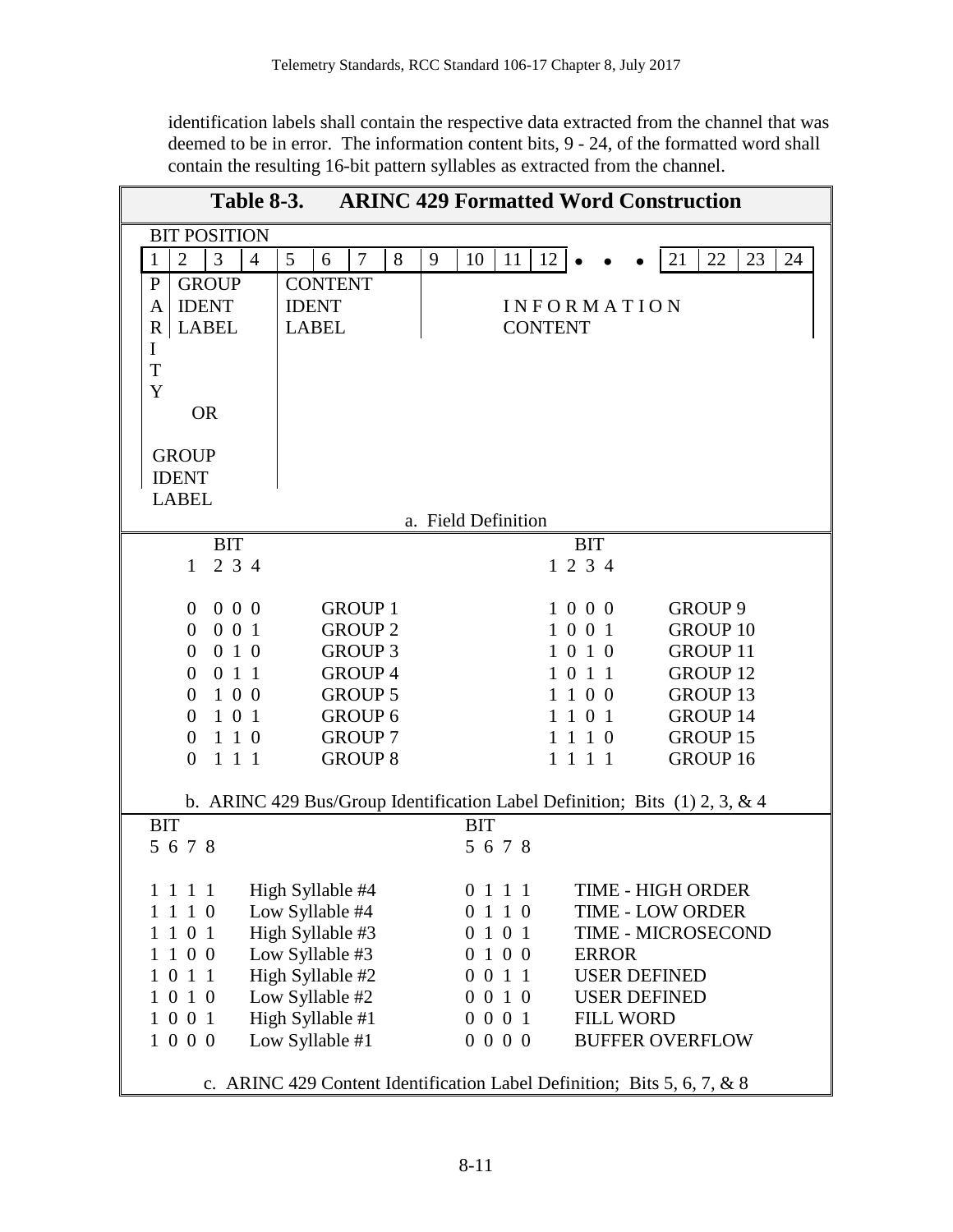<span id="page-15-1"></span>

### <span id="page-15-0"></span>8.7.4 Time Words

If time tagging of the occurrence of ARINC 429 messages is necessary to satisfy user requirements, the time words shall immediately follow the ARINC Low Syllable word in the following order:

- a. High-order time;
- b. Low-order time;
- c. Microsecond time.